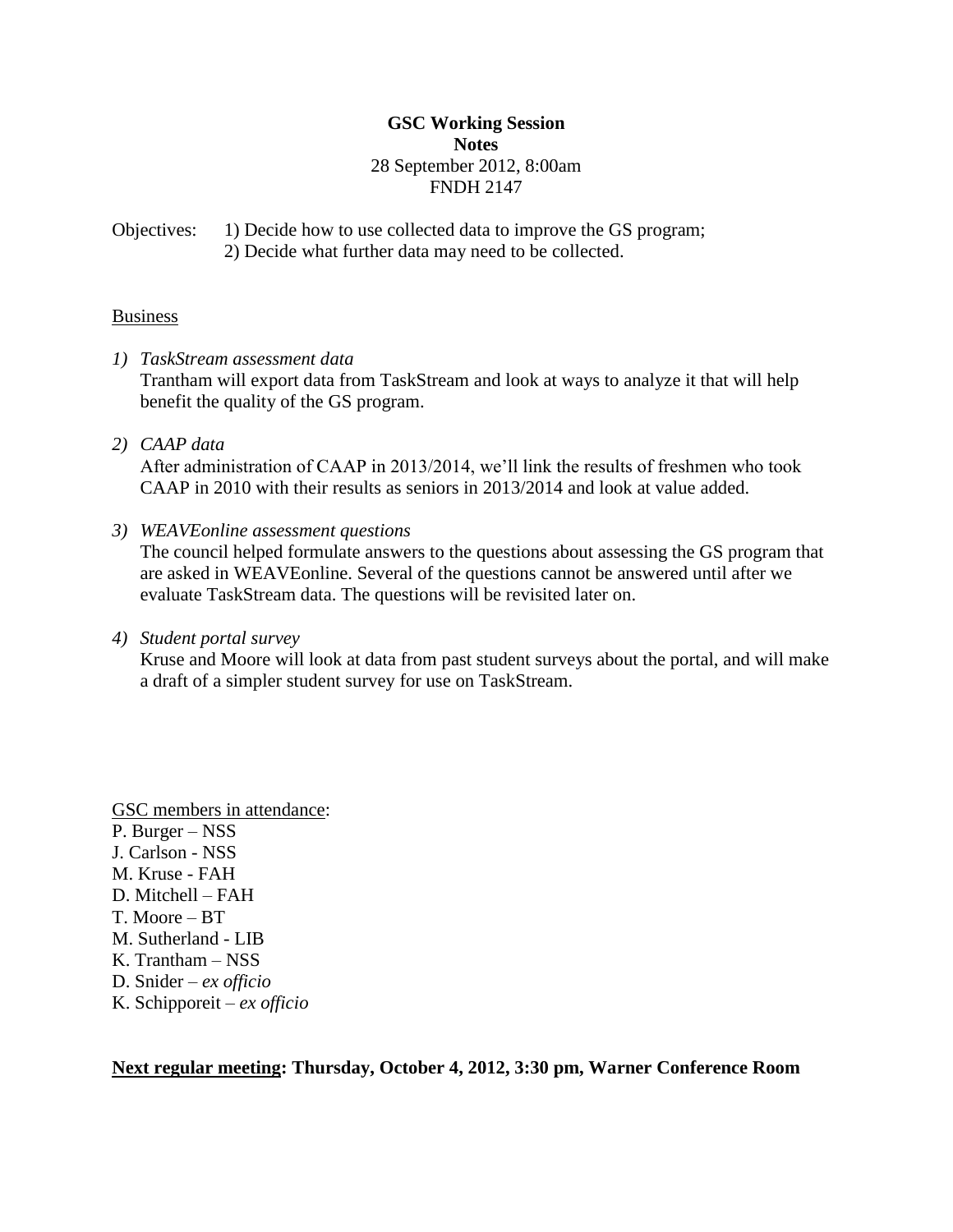#### **CAAP Results**

#### Table 1

|                                               | <b>UNK</b><br>2007-2008 | National 2007-<br>2008 | <b>UNK</b><br>2010-2011 | National<br>2010-2011 |
|-----------------------------------------------|-------------------------|------------------------|-------------------------|-----------------------|
| <b>First-Year Critical</b><br><b>Thinking</b> | $59.9 \pm 5.0$          | $61.4 \pm 5.5$         | $62.5 \pm 4.6$          | $61.0 \pm 5.3$        |
| <b>Senior Critical</b><br><b>Thinking</b>     | $62.7 \pm 5.5$          | $62.9 \pm 5.5$         | $65.1 \pm 4.5$          | $63.0 \pm 5.4$        |
| First-Year Essay                              | $2.8 \pm 0.6$           | $3.2 \pm 0.6$          | $3.0 \pm 0.5$           | $3.0 \pm 0.6$         |
| <b>Senior Essay</b>                           | $3.0 \pm 0.6$           | $3.3 \pm 0.6$          | $3.5 \pm 0.5$           | $3.3 \pm 0.6$         |

Comparison of scores on the critical thinking and essay writing tests.

*Note.* Scores given are the group's mean  $\pm$  standard deviation for each group and testing year. The national norm group scores are also given. As indicated, UNK student scores improved from the 2007-2008 testing session to the 2010-2011 testing session, both relative to the national comparison group and in absolute terms.

Ranges<br>Essay writing 1-6<br>Critical thinking 40-80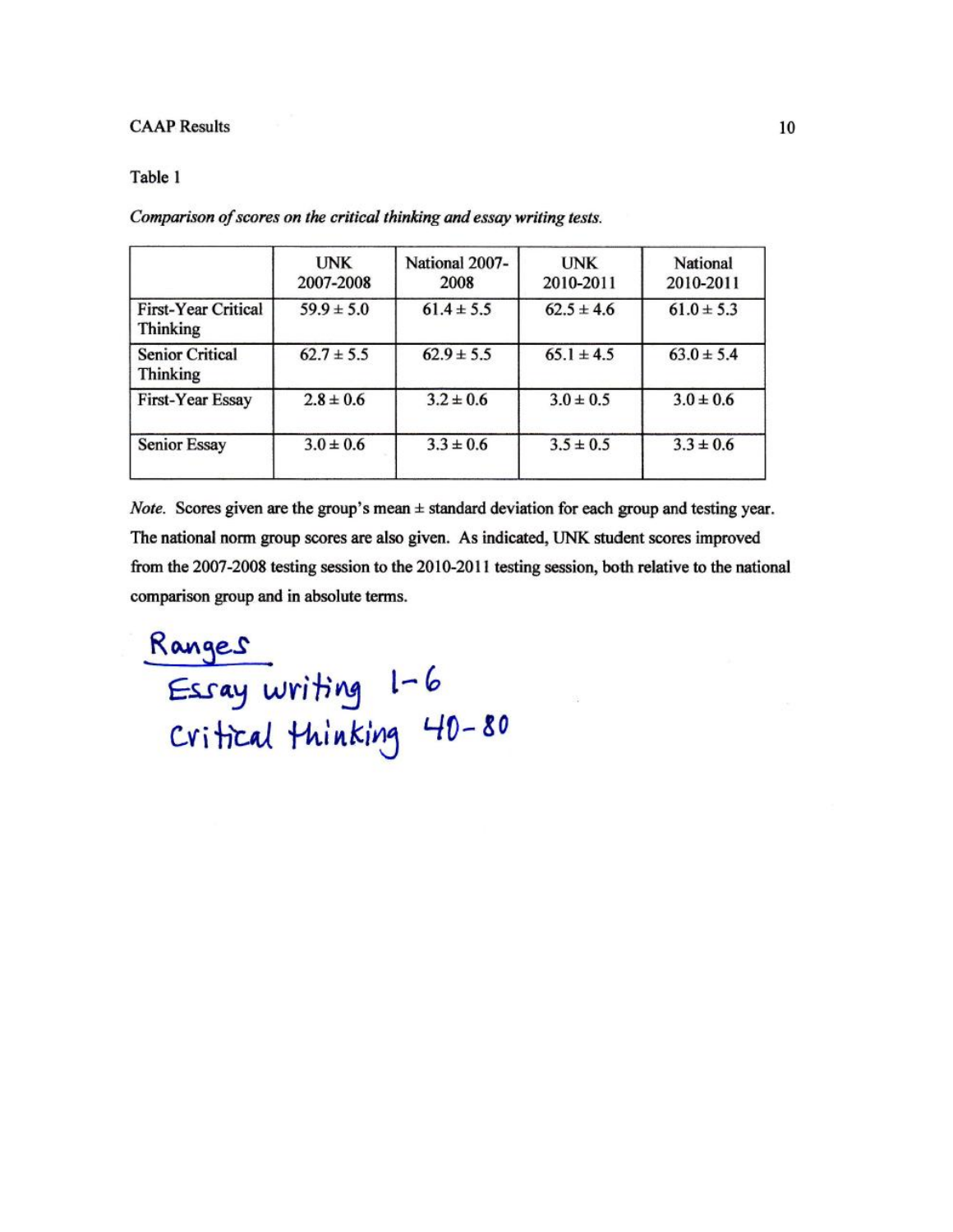# **WEAVEonline Assessment Questions**

- 1) Please indicate the number of graduates during the academic year, the number of majors, and/or number of minors.
- 2) Briefly discuss strengths of your department/program based on your assessment data.

3) Briefly discuss any areas that may need attention.

4) Provide a description of when/how assessment results were shared with department/program faculty. Were the assessment results discussed at a faculty meeting or retreat? Is the entire dept./program involved in decision making related to actions to be taken based on the data?

5) Critically evaluate the assessment process. Did the process assess department/program learning outcomes well? Was the data gathered useful?

6) Based on your assessment results, what changes has your department/program made over the last 4 years to improve student learning? Give 2-3 specific examples of the changes made.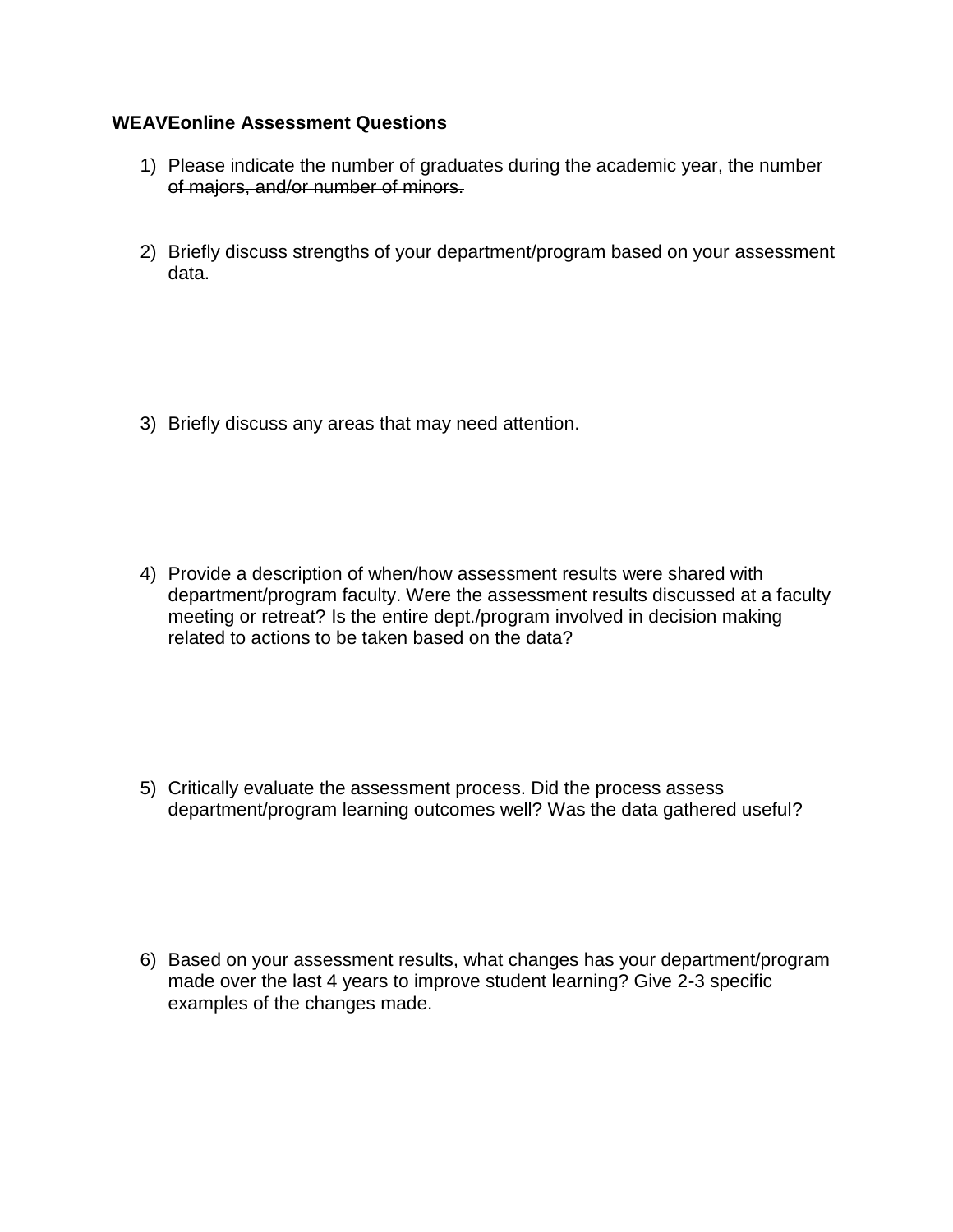## **Student questionnaire for Portal Courses**

Freshmen and some transfer students at UNK take a portal course as part of their General Studies requirements. All portal courses have the number 188. (For example a portal course offered in the history department would be HIST 188.)

This survey will help UNK improve the quality of portal courses. It is optional, but your participation is appreciated. Your answers will be kept confidential, and we do not ask you to tell us your name.

# **Please respond to the following questions about your enrollment at UNK**

- 1. Did you complete a portal course last semester?  $[y/n]$
- 2. Which portal course did you take? [drop down menu with list of all portals from fall 2010]

# **Please respond to the following questions about your experiences in the General Studies portal course which you took last semester.**

- 3. The class assignments and activities improved my critical thinking skills.  $[y/n]$
- 4. The materials which I read facilitated critical thinking.  $[y/n]$
- 5. The required writing assignments promoted critical thinking.  $[y/n]$
- 6. How many of the following kinds of work assigned?

| a)Reading a book                                        |   |
|---------------------------------------------------------|---|
| b) Reading a book length collection of materials        |   |
| (i.e. articles, essays, book chapters, short stories)   | # |
| c) Writing activities:                                  |   |
| 1-5 pages                                               | # |
| over 5 pages                                            |   |
| None                                                    |   |
| d) Preparing two or more drafts of a writing assignment | ₩ |

7. About how often did homework and class activities emphasize the following mental skills?

| $1 =$ never       | $2$ =at least once in the semester | 3=at least monthly |
|-------------------|------------------------------------|--------------------|
| 4=at least weekly | 5=daily                            |                    |

a. Memorizing facts

- b. Analyzing idea (for example, looking at a concept in depth and considering all of its components)
- c. Organizing information discussed in class to form new, more complex ideas
- d. Making judgments about the quality of arguments or methods from the portal
- e. Applying theories and concepts from the portal to new situations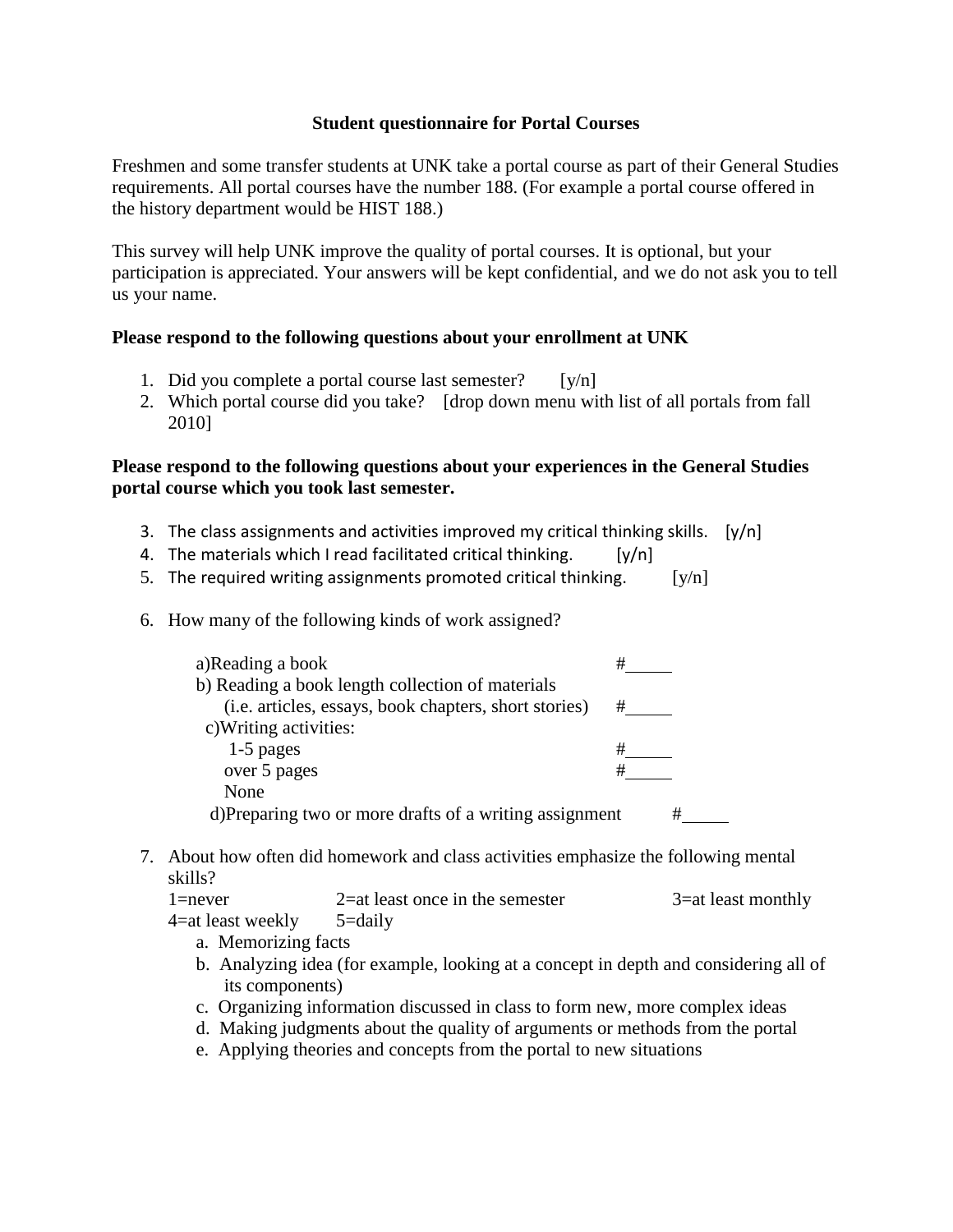#### 8. About how often did you do the following in your portal course?

1=never 2=at least once in the semester 3=at least monthly 4=at least weekly 5=daily

- a) Ask a question or make a comment without being called on
- b) Come fully prepared to class
- c) Tutor or help other students in the class
- d) Participate fully in small-group discussions
- e) Work harder than you expected in order to meet the class standards.
- 9. Did your portal teacher do any of the following in class? (check those that apply)
	- a. Discuss the reason you are taking a General Studies portal course
	- b. Present/discuss the portal and General Studies learning outcomes
	- c. Give written feedback on your writing assignments
	- d. Explain why you needed to purchase and use TaskStream
	- e. Require you to upload at least one writing assignment into TaskStream for grading

10. As a result of your portal course, do you think you improved in the following skills?  $\lceil y/n \rceil$ 

- a. Analyzing critical issues confronting individuals and society
- b. Gaining a global (or worldwide) perspective relating to the course topic
- c. Understanding and the process of reasoning and argumentation
- d. Constructing a clear, organized essay or argument related to the course topic
- b. Writing a well-organized paper
- 11. Why do you think General Studies courses are required? (check those that apply)
	- a. They are a requirement to graduate.
	- b. They are preparation for classes in my major.
	- c. They teach skills like analyzing information, writing, and thinking clearly.
	- d. They help students to figure out what to major in.
	- e. They contribute to intellectual development in a university-level education.
	- f. I don't know.

Other: [text box]

- 12. What did you like most about the portal course you took? [text box]
- 13. What did you like least about the portal course you took? [text box]